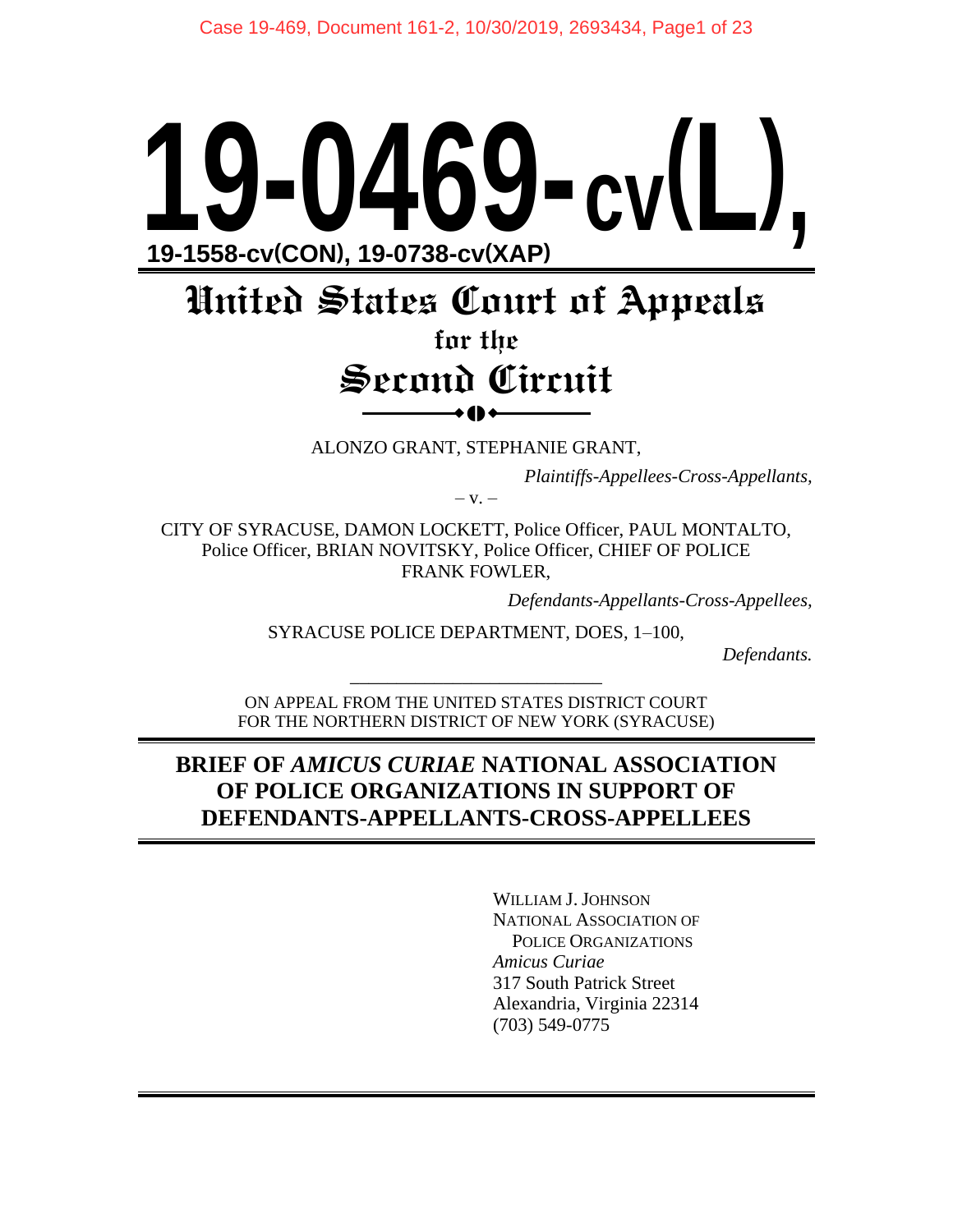# **TABLE OF CONTENTS**

| STATEMENT OF AUTHORSHIP AND FINANCIAL SUPPORT 1                                                                                                                                                                                                                         |  |
|-------------------------------------------------------------------------------------------------------------------------------------------------------------------------------------------------------------------------------------------------------------------------|--|
|                                                                                                                                                                                                                                                                         |  |
|                                                                                                                                                                                                                                                                         |  |
|                                                                                                                                                                                                                                                                         |  |
|                                                                                                                                                                                                                                                                         |  |
| <b>QUALIFIED IMMUNITY SERVES A STRONG PUBLIC INTEREST</b><br>IN PROTECTING PUBLIC OFFICIALS FROM THE COSTS<br>ASSOCIATED WITH THE UNNECESSARY DEFENSE OF                                                                                                                |  |
| THE DISTRICT COURT'S REFUSAL TO PROVIDE THE JURY WITH<br>SPECIAL INTERROGATORIES IN ORDER TO RESOLVE DISPUTED<br>ISSUES OF FACT, AS WELL AS THE DISTRICT COURT'S<br>DECISION TO ALLOW THE JURY TO RESOLVE THE ULTIMATE<br>LEGAL QUESTION IS A CLEAR ABUSE OF DISCRETION |  |
|                                                                                                                                                                                                                                                                         |  |
|                                                                                                                                                                                                                                                                         |  |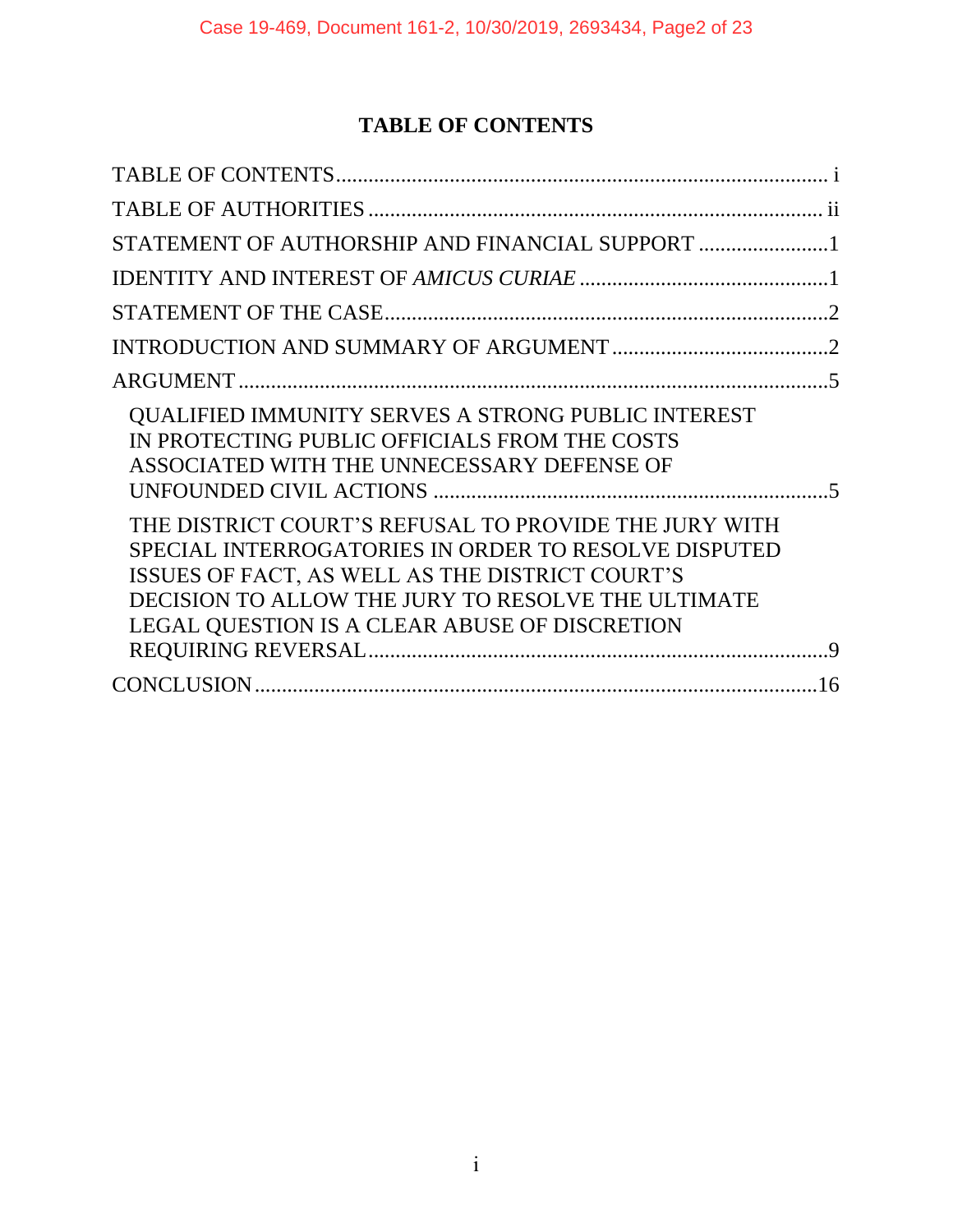## **TABLE OF AUTHORITIES**

## **Cases**

| Bettis v. Bean, No. 14-CV-113, 2015 WL 5725625 (D. Vt. Sept. 29, 2015)3            |
|------------------------------------------------------------------------------------|
|                                                                                    |
| City & County of San Francisco v. Sheehan, 135 S. Ct. 1765 (2015) 6, 7, 8          |
|                                                                                    |
|                                                                                    |
|                                                                                    |
| Cowan ex rel. Estate of Cooper v. Breen, 352 F.3d 756 (2d Cir. 2003) 10            |
|                                                                                    |
| Estate of Kennedy v. Bell Helicopter Textron, Inc., 283 F.3d 1107                  |
|                                                                                    |
|                                                                                    |
| <i>Harris v. O'Hare, 770 F.3d 224 (2d Cir. 2014), as amended (Nov. 24, 2014)10</i> |
|                                                                                    |
| Jackson v. City of New York, 606 F. App'x 618 (2d Cir. 2015)10                     |
|                                                                                    |
|                                                                                    |
| Kerman v. City of New York, 374 F.3d 93 (2d Cir. 2004)  9, 10, 14                  |
|                                                                                    |
|                                                                                    |
|                                                                                    |
|                                                                                    |
|                                                                                    |
|                                                                                    |
|                                                                                    |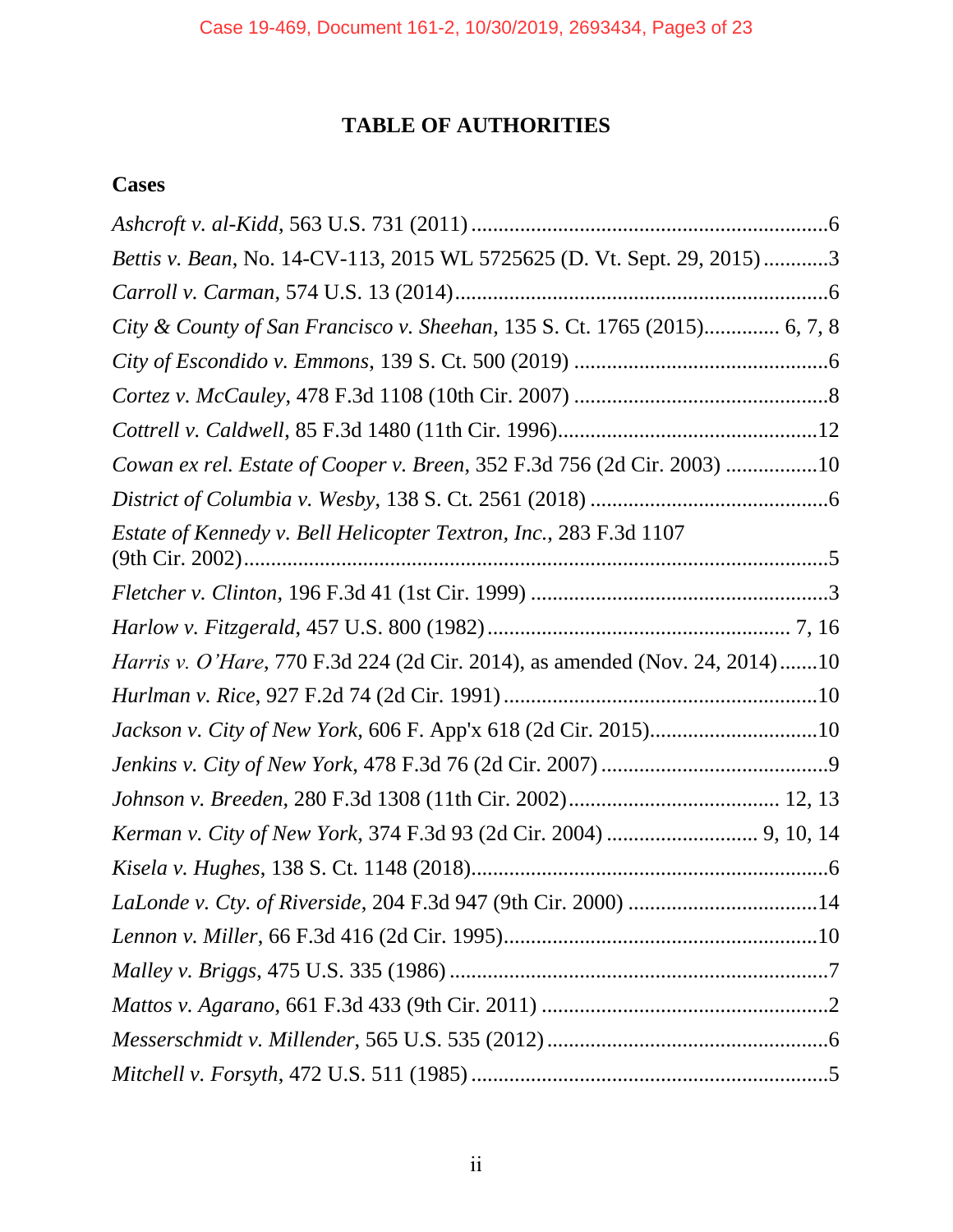| Taravella v. Town of Wolcott, 599 F.3d 129 (2d Cir. 2010)11          |  |
|----------------------------------------------------------------------|--|
|                                                                      |  |
|                                                                      |  |
|                                                                      |  |
|                                                                      |  |
|                                                                      |  |
|                                                                      |  |
| Wilkinson ex rel. Wilkinson v. Russell, 182 F.3d 89 (2d Cir. 1999)10 |  |
|                                                                      |  |
|                                                                      |  |
|                                                                      |  |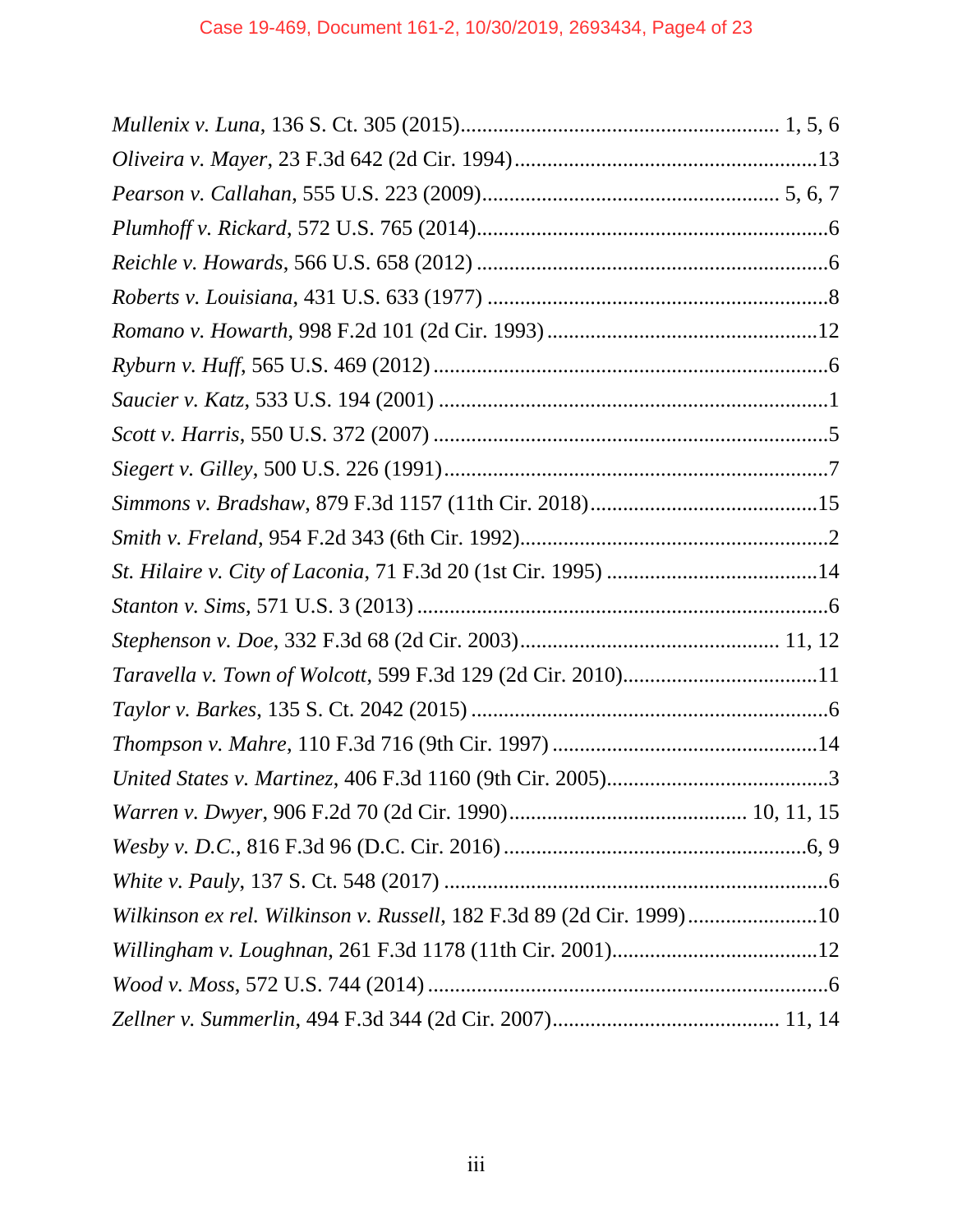# **Other Authorities**

| Hearings before Senate Judiciary Committee, 1994 WL 530624 (F.D.C.H.) |  |
|-----------------------------------------------------------------------|--|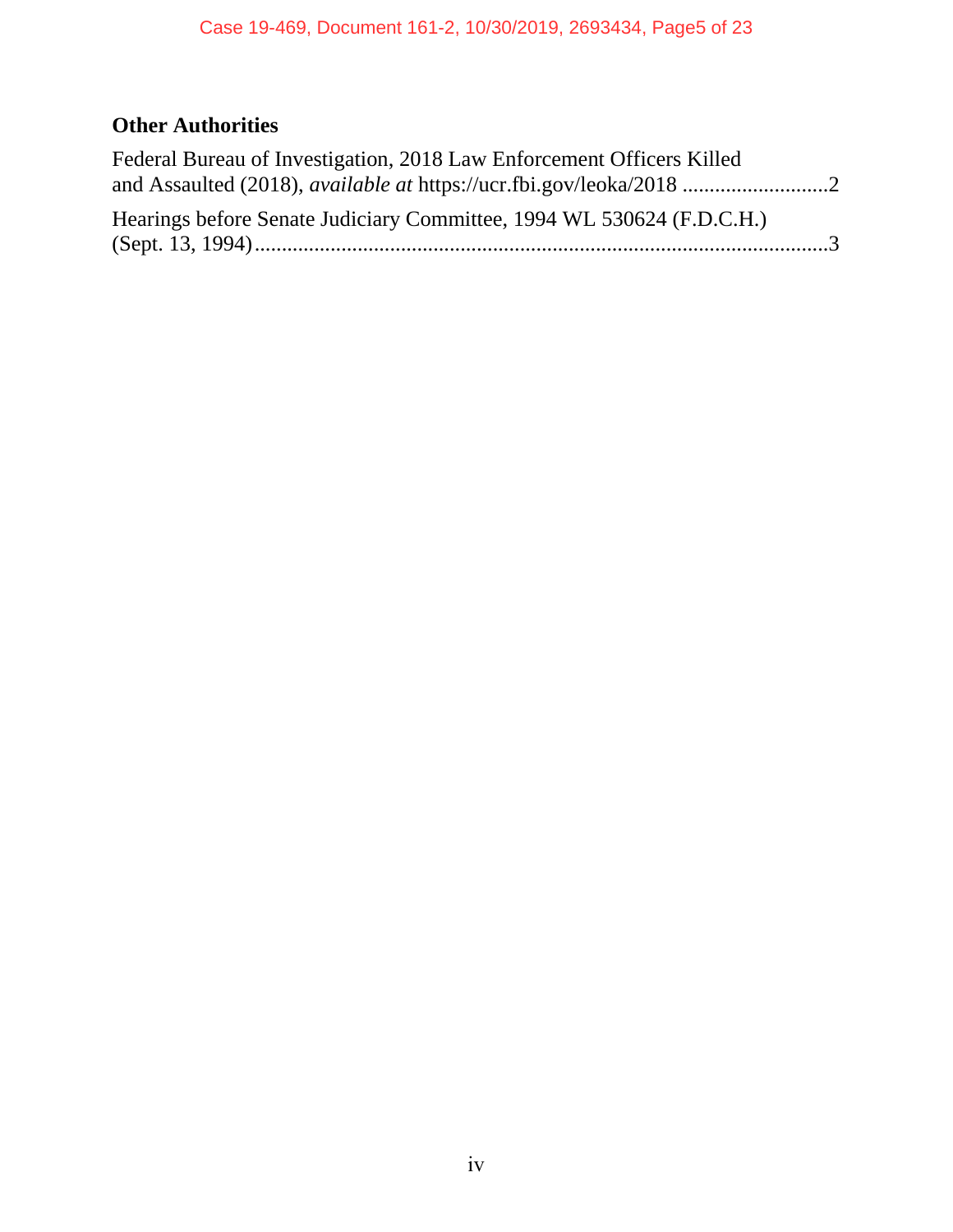#### **STATEMENT OF AUTHORSHIP AND FINANCIAL SUPPORT**

Pursuant to Rule 29 of the Federal Rules of Appellate Procedure, no counsel for any party in this case authored any part of this brief. No party or counsel for any party in this case contributed money intended to fund preparation or submission of this brief. No person or entity other than *amicus* and their counsel contributed money intended to fund preparation or submission of this brief.

#### **IDENTITY AND INTEREST OF** *AMICUS CURIAE*

The National Association of Police Organizations ("NAPO") is a coalition of police units and associations from across the United States. It was organized for the purpose of advancing the interests of law enforcement officers in this country. Founded in 1978, NAPO is the strongest unified voice supporting law enforcement in the country. NAPO represents over 1,000 police units and associations, over 241,000 sworn law enforcement officers (including more than 30,000 within this Circuit), and more than 100,000 citizens who share a common dedication to fair and effective law enforcement. NAPO appears as *amicus curiae* in cases of special importance. *See, e.g.*, *Mullenix v. Luna*, 136 S. Ct. 305 (2015) (No. 14-1143); *Saucier v. Katz*, 533 U.S. 194 (2001) (No. 99-1977).

NAPO has a strong interest in this case. Law enforcement officers depend on the judiciary to protect them from the burdens of personal-liability lawsuits. In this case, however, the trial court effectively eliminated the critical qualified immunity

1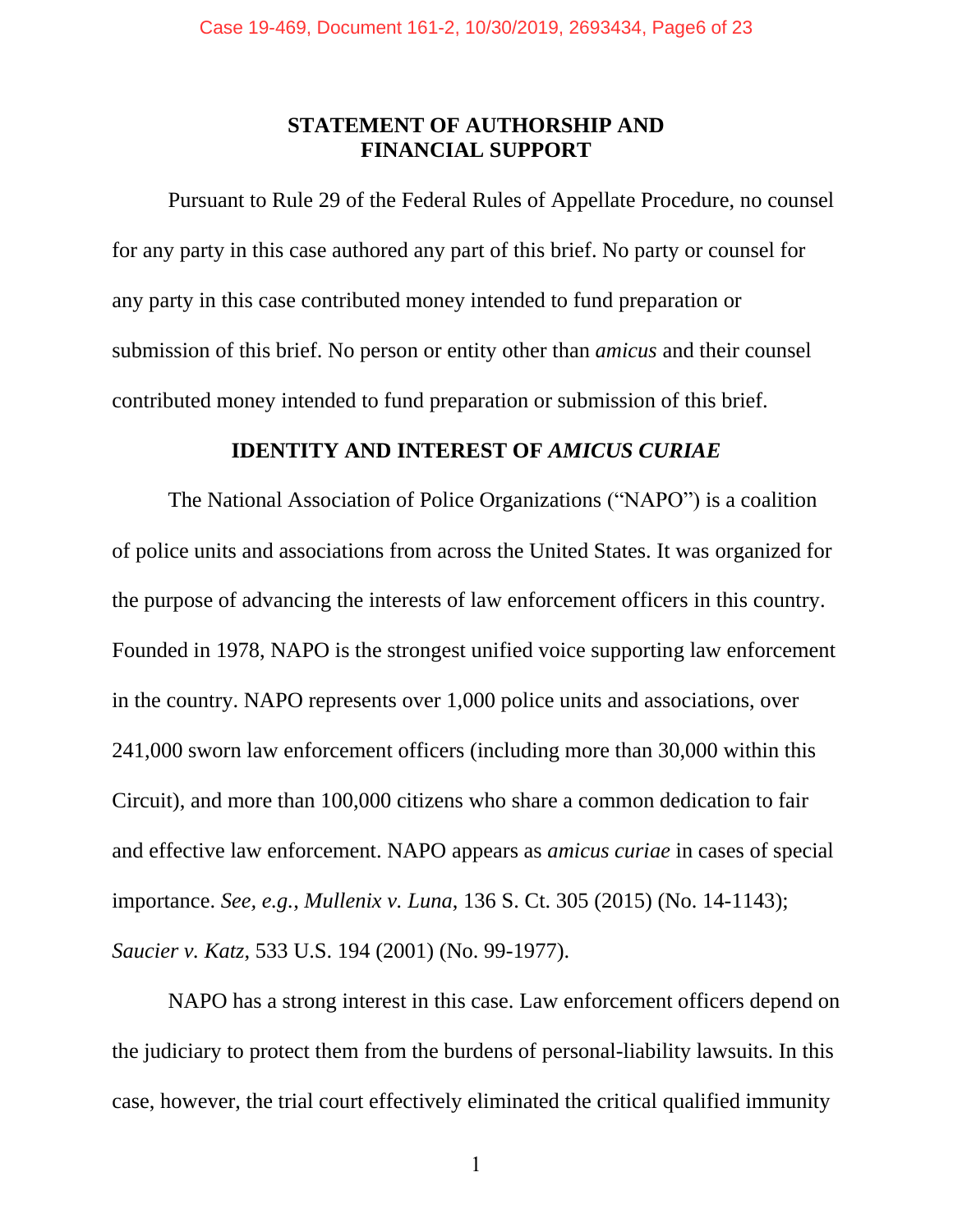protections upon which NAPO's members rely. The court's two-fold decision, in first refusing defendants' request for special interrogatories and second in allowing a ill-equipped jury to determine the critical legal question of qualified immunity resulted in perilous precedent; precedent that is dangerous to officers, as well as the public that they have been called to serve.

#### **STATEMENT OF THE CASE**

*Amicus curiae* adopt and incorporate by reference Defendants-Appellants-Cross-Appellee's statement of the case.

#### **INTRODUCTION AND SUMMARY OF ARGUMENT**

Law enforcement officers undisputedly face a "dangerous and complex world." *Smith v. Freland*, 954 F.2d 343, 347 (6th Cir. 1992). "By asking police to serve and protect us, we citizens agree to comply with their instructions and cooperate with their investigations." *Mattos v. Agarano*, 661 F.3d 433, 453 (9th Cir. 2011) (en banc) (Kozinski, C.J., concurring in part and dissenting in part). Not all citizens hold up their end of the bargain and now, more than any other time, "officers face an ever-present risk that routine police work will suddenly become dangerous."<sup>1</sup> *Id.*

 $\overline{\phantom{a}}$ 

Statistics bear out these observations. Every year, the Federal Bureau of Investigation (FBI) publishes an annual report of law enforcement officers assaulted in the line of duty. *See* Federal Bureau of Investigation, 2018 Law Enforcement Officers Killed and Assaulted (2018), *available at*  https://ucr.fbi.gov/leoka/2018. In 2018 alone, law enforcement agencies reported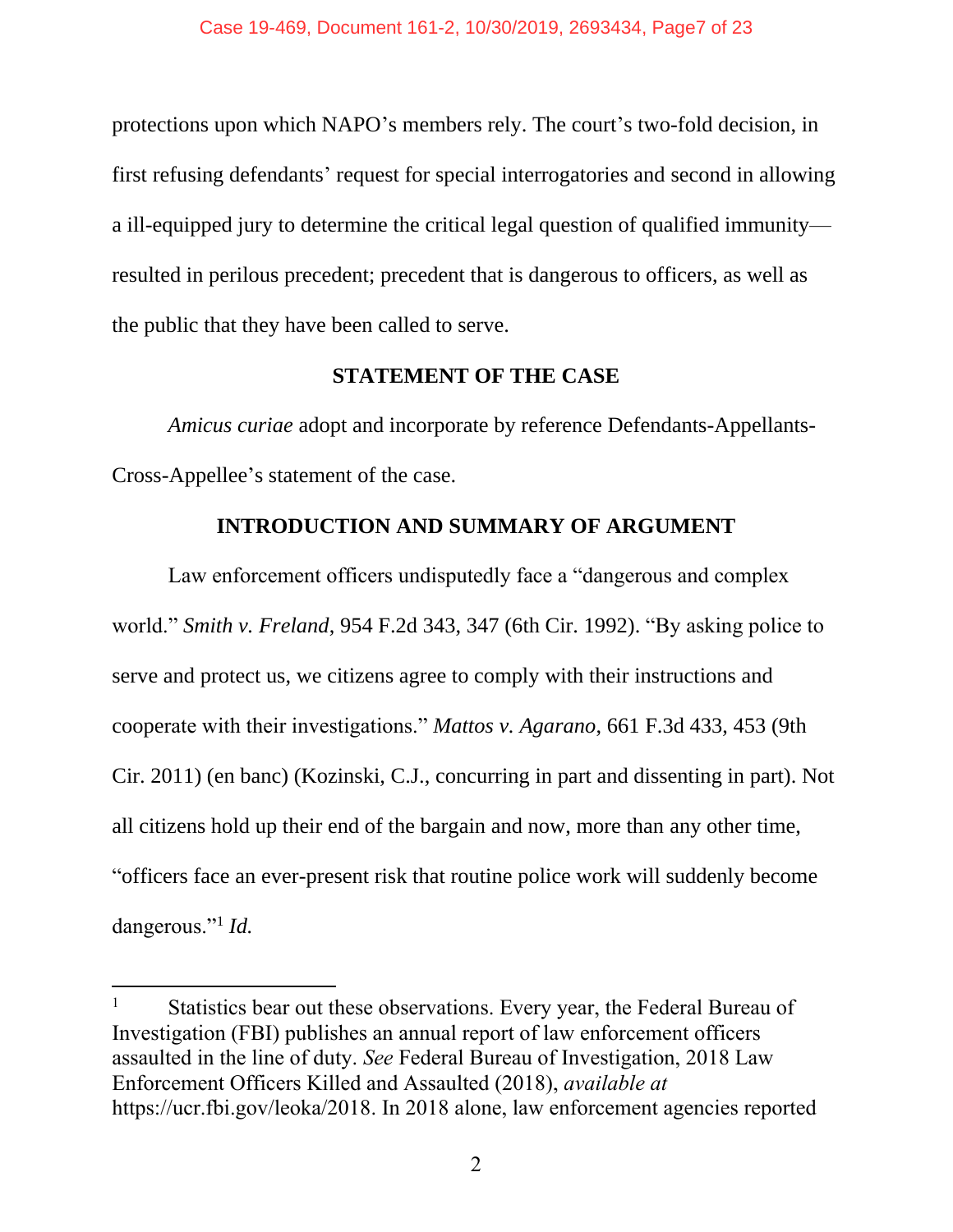Domestic dispute calls pose a unique risk for law enforcement, with the volatility of such situations making them particularly dangerous. Domestic disputes not only place the physical safety of victims at risk, but also threaten the physical safety of responding officers. *Bettis v. Bean*, No. 14-CV-113, 2015 WL 5725625, at \*10 n.12 (D. Vt. Sept. 29, 2015). When officers respond to a domestic call, they understand that " 'violence may be lurking and explode with little warning.' " *United States v. Martinez*, 406 F.3d 1160, 1164 (9th Cir. 2005) (quoting *Fletcher v. Clinton*, 196 F.3d 41, 50 (1st Cir. 1999)). Indeed, "more officers are killed or injured on domestic violence calls *than on any other type of call*." Hearings before Senate Judiciary Committee, 1994 WL 530624 (F.D.C.H.) (Sept. 13, 1994) (statement on behalf of National Task Force on Domestic Violence) (emphasis added).

In this case, Alonzo Grant summoned the police to remove his pregnant daughter from his home. When City of Syracuse police officers Damon Lockett and Paul Montalto responded several minutes later, the Grants attempted to turn the officers away. However, these officers were required to remain on the premises and de-escalate the domestic situation.

 $\overline{\phantom{a}}$ 

that a staggering 58,866 officers were assaulted during the performance of their duties.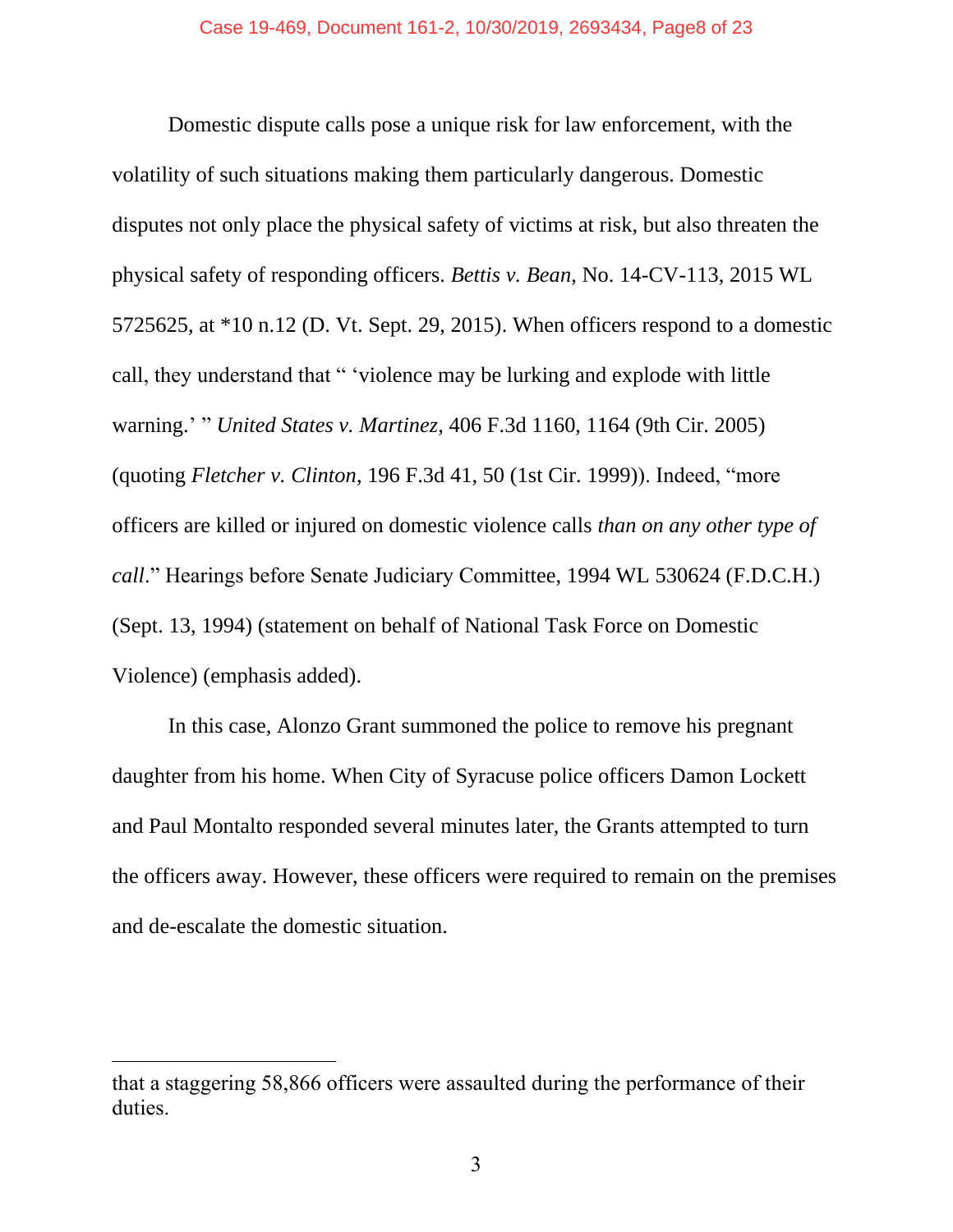The parties' accounts of what happened next diverged on a number of key and critical issues. Not surprisingly, Officer Lockett and Officer Montalto's assertion of qualified immunity turned on many of these disputed issues of fact.

At the end of trial, the jury returned a verdict against Officers Lockett and Montalto for violating Alonzo Grant's federal constitutional rights. Although the jury should have, at that point, resolved the parties' key factual disputes, the District Court refused to provide the jury with special interrogatories. Instead, the District Court simply had the jury resolve the officers' entitlement to qualified immunity, a task that they were ill-equipped to handle.

When courts exercise their discretion in a way that erodes the protections of qualified immunity, as District Court did here, the critical safeguards embodied by the doctrine become useless. The District Court's two-fold error sets a dangerous precedent that cannot be permitted to stand uncorrected by this Court. Plaintiffs and lower courts will no doubt be tempted to use the same flawed process as did the District Court below, resulting in officers within this Circuit being deprived of the proper protection of qualified immunity.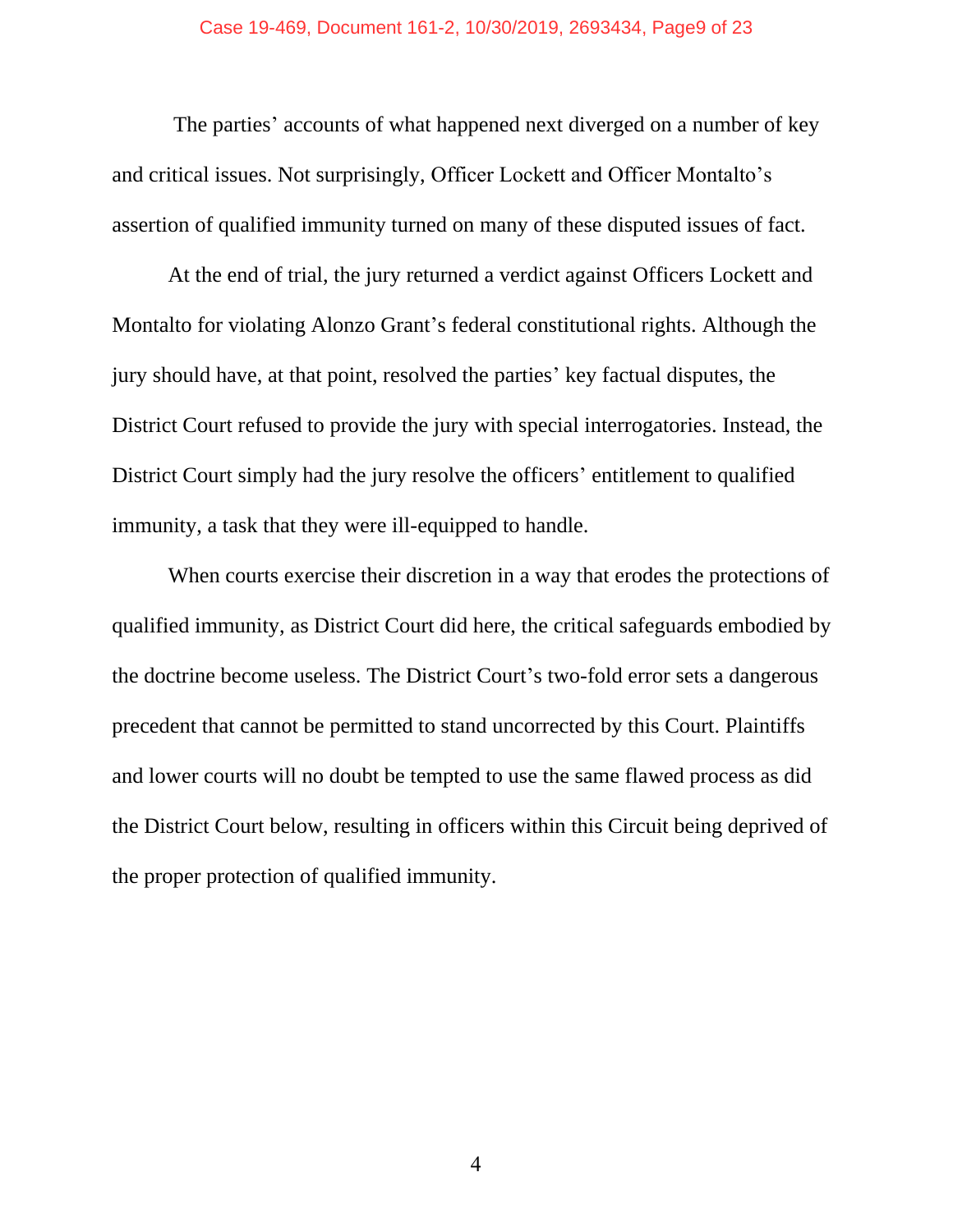#### **ARGUMENT**

#### **QUALIFIED IMMUNITY SERVES A STRONG PUBLIC INTEREST IN PROTECTING PUBLIC OFFICIALS FROM THE COSTS ASSOCIATED WITH THE UNNECESSARY DEFENSE OF UNFOUNDED CIVIL ACTIONS**

Qualified immunity protects public officials from the expense and vexation of protracted litigation, possible damages, and from the chilling effect that potential litigation has upon the exercise of their responsibilities. It is particularly important to the protection of police officers, as well as the public they are sworn to serve, because it shields "officials from civil liability so long as their conduct 'does not violate clearly established statutory or constitutional rights of which a reasonable person would have known.' " *Mullenix v. Luna*, 136 S. Ct. 305, 308 (2015) (per curiam) (quoting *Pearson v. Callahan*, 555 U.S. 223, 231 (2009)). The doctrine shields an officer regardless of whether an error is a mistake of law, a mistake of fact, or a mistake based on mixed questions of law and fact. *See Pearson*, 555 U.S. at 231.

The doctrine provides immunity from suit. *See Scott v. Harris*, 550 U.S. 372, 376 n.2 (2007). At bottom, it is an " 'entitlement not to stand trial.' " *Estate of Kennedy v. Bell Helicopter Textron, Inc.*, 283 F.3d 1107, 1114 (9th Cir. 2002) (quoting *Mitchell v. Forsyth*, 472 U.S. 511, 525 (1985)).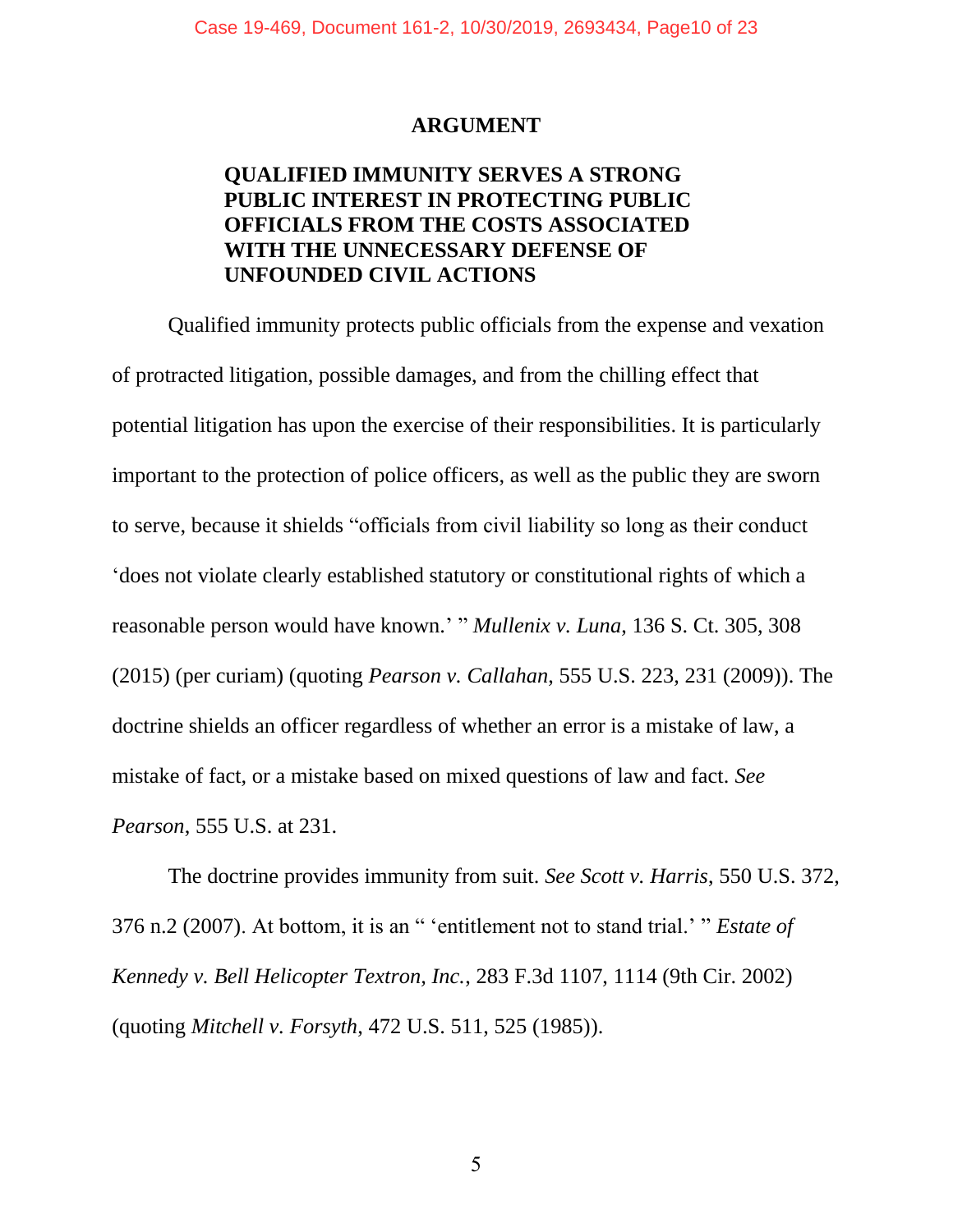In repeatedly and emphatically supporting the doctrine, $2$  courts have universally recognized that the danger of being sued for the discharge of one's duties is likely to "dampen the ardor of all but the most resolute, or the most irresponsible (public officials), in the unflinching discharge of their duties." *Gregoire v. Biddle*, 177 F.2d 579, 581 (2d Cir. 1949). By giving law enforcement "breathing room to make reasonable but mistaken judgments," *Pearson*, 555 U.S. at 231; *see Messerschmidt*, 565 U.S. at 546 , qualified immunity ensures that only those police officers who "knowingly violate the law" or act in a way that is " 'plainly incompetent' " will face the enormous burden of litigation, *Stanton v. Sims*, 571 U.S. 3, 6 (2013); *Ashcroft*, 563 U.S at 743 (observing that qualified

 $\overline{\phantom{a}}$ 

<sup>2</sup> Through a number of "strongly worded summary reversals," *Wesby v. D.C.*, 816 F.3d 96, 102 (D.C. Cir. 2016) (Kavanaugh, J., dissenting), the Supreme Court has reversed the denial of qualified immunity at least fifteen times in the past eight years. *See, e.g.*, *City of Escondido v. Emmons*, 139 S. Ct. 500 (2019) (summary reversal); *Kisela v. Hughes*, 138 S. Ct. 1148 (2018) (summary reversal); *District of Columbia v. Wesby*, 138 S. Ct. 2561 (2018); *White v. Pauly*, 137 S. Ct. 548 (2017) (summary reversal); *Mullenix*, 136 S. Ct. at 305 (summary reversal); *Taylor v. Barkes*, 135 S. Ct. 2042 (2015) (summary reversal); *City & County of San Francisco v. Sheehan*, 135 S. Ct. 1765 (2015); *Carroll v. Carman*, 574 U.S. 13 (2014) (summary reversal); *Plumhoff v. Rickard*, 572 U.S. 765 (2014); *Wood v. Moss*, 572 U.S. 744 (2014); *Stanton v. Sims*, 571 U.S. 3 (2013) (summary reversal); *Reichle v. Howards*, 566 U.S. 658 (2012); *Ryburn v. Huff*, 565 U.S. 469 (2012) (summary reversal); *Messerschmidt v. Millender*, 565 U.S. 535 (2012); *Ashcroft v. al-Kidd*, 563 U.S. 731 (2011).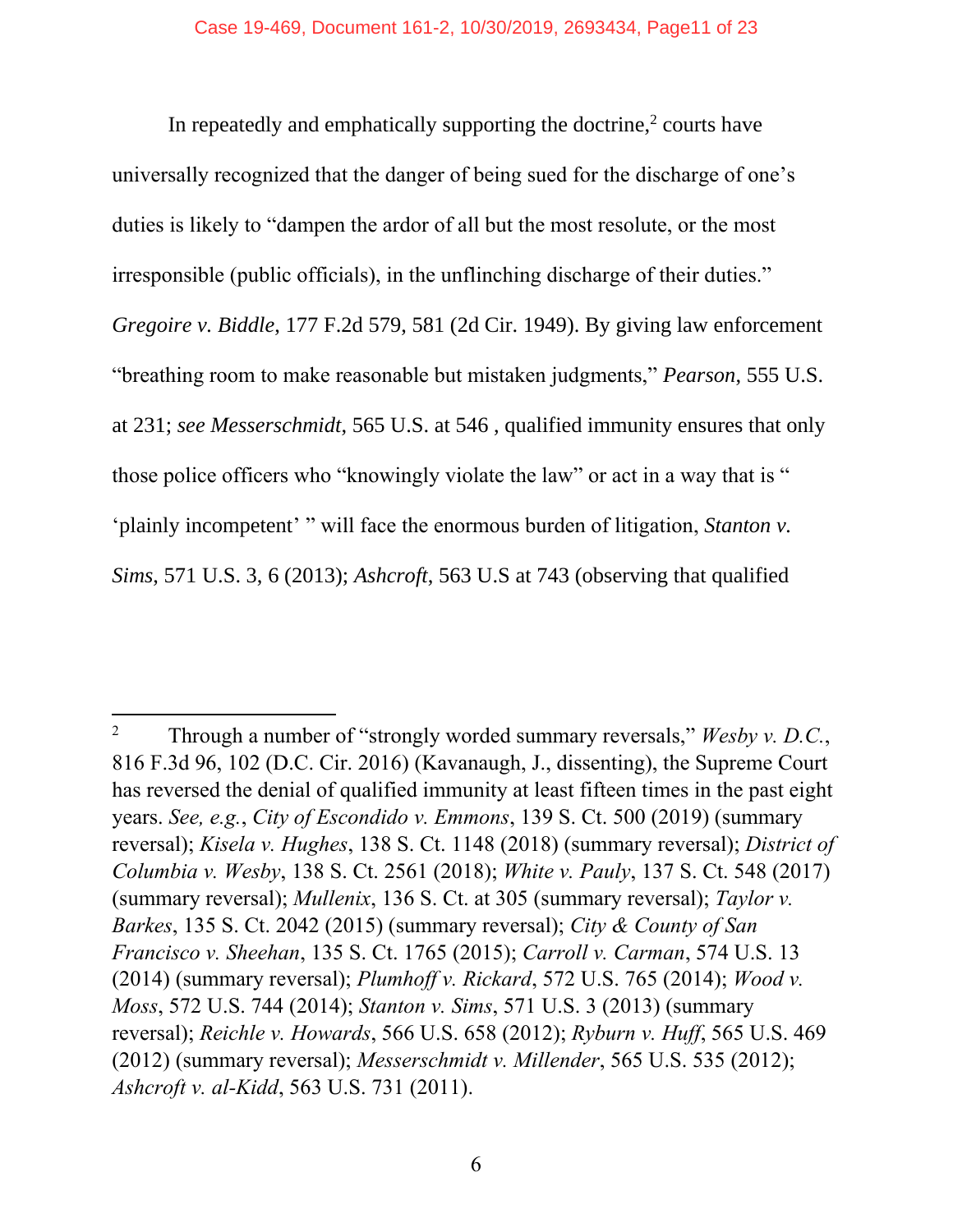immunity protects "all but the plainly incompetent or those who knowingly violate the law."); *see Malley v. Briggs*, 475 U.S. 335, 341 (1986).

Police officers are commonly faced with situations where they may be called upon to use some measure of force. In diligently pursuing their duties in good faith, officers should not have to fear harassing litigation or paying potential monetary damages, whenever they use any force that they reasonably believe to be lawful. This fear of personal liability<sup>3</sup> can erode an officer's necessary confidence and willingness to act. An officer's hesitation to use force for fear of being sued endangers not only his or her life, but also the lives of other citizens. As a result, the doctrine of qualified immunity "balances two important interests - the need to hold public officials accountable when they exercise power irresponsibly and the need to shield officials from harassment, distraction, and liability when they perform their duties reasonably." *Pearson*, 555 U.S. at 231; *see also Siegert v. Gilley*, 500 U.S. 226, 232 (1991) (qualified immunity protects officials from the "demands customarily imposed upon those defending a long drawn out lawsuit").

Although qualified immunity is a hot-button issue in today's world, it has nonetheless been identified "as the best attainable accommodation of competing values," *Harlow v. Fitzgerald*, 457 U.S. 800, 814 (1982), with commentators

 $\overline{\phantom{a}}$ 

<sup>3</sup> "Whatever contractual obligations [the City of Syracuse] may (or may not) have to represent and indemnify the officers" is not a concern for the courts. *Sheehan*, 135 S. Ct. at 1774 n. 3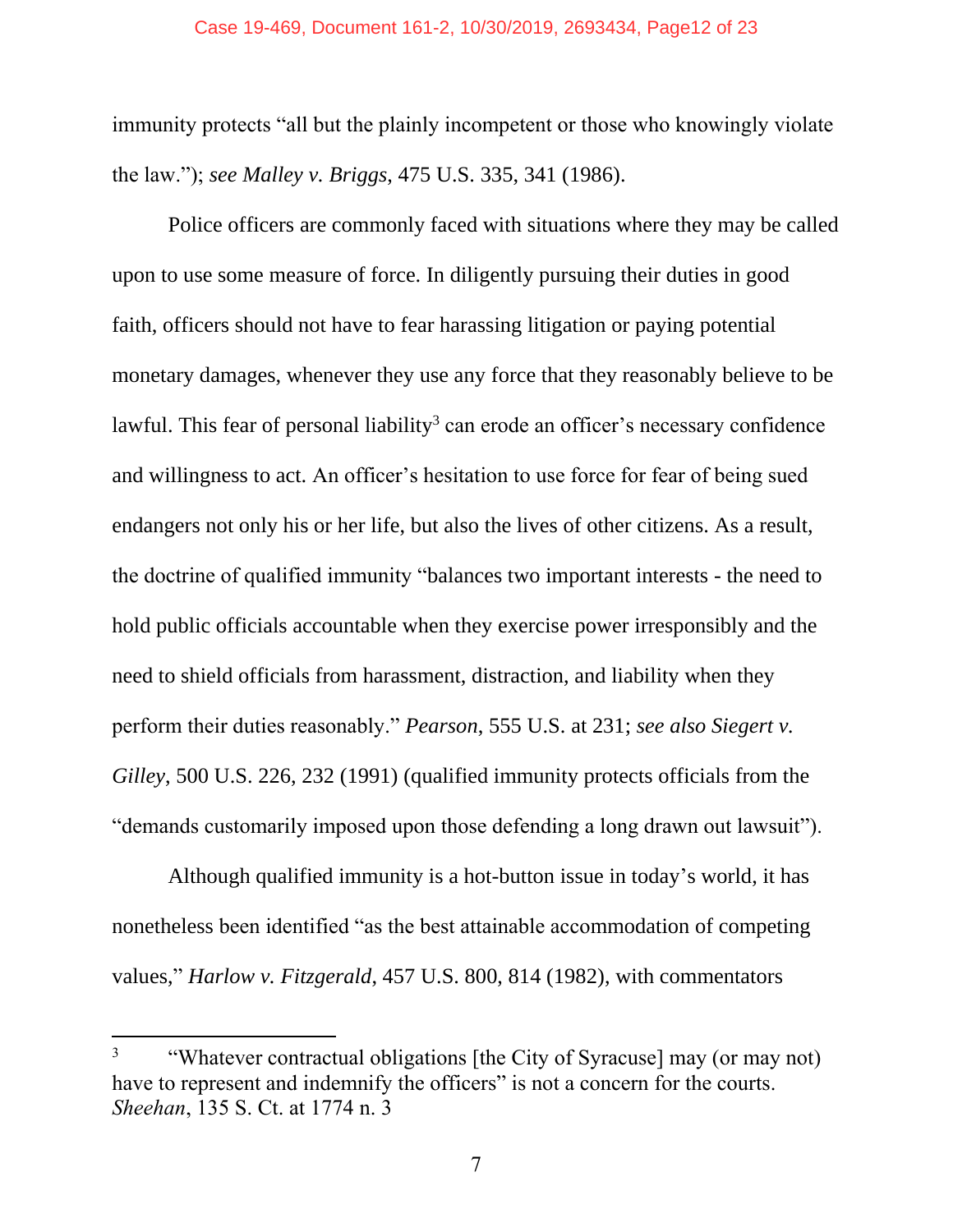#### Case 19-469, Document 161-2, 10/30/2019, 2693434, Page13 of 23

noting that it is a necessary remedy to misuse of the judicial system, as well as a balanced means for protecting those who protect us. *See Cortez v. McCauley*, 478 F.3d 1108, 1141 (10th Cir. 2007) (en banc) (Gorsuch, J., concurring in part and dissenting in part) ("The qualified immunity doctrine embodied in this portion of the Saucier analysis is intended to protect diligent law enforcement officers, in appropriate cases, from the whipsaw of tort lawsuits seeking money damages arising from their conduct effectuating their sworn obligation to intervene in aid of public safety, often on a moment's notice with little opportunity for reflection and based on incomplete information."); *cf. Roberts v. Louisiana*, 431 U.S. 633, 646-47 (1977) (Rehnquist, J., dissenting) ("Policemen on the beat are exposed, in the service of society, to all the risks which the constant effort to prevent crime and apprehend criminals entails. Because these people are literally the foot soldiers of society's defense of ordered liberty, the State has an especial interest in their protection.").

Despite the Supreme Court's recognition that qualified immunity is important "to society as a whole," *Sheehan*, 135 S. Ct. at 1774 n. 3 (internal quotation marks omitted), the District Court failed to give qualified immunity the attention and care that doctrine requires. As a result, two City of Syracuse police officers have been found personally liable to the tune of more than one million

8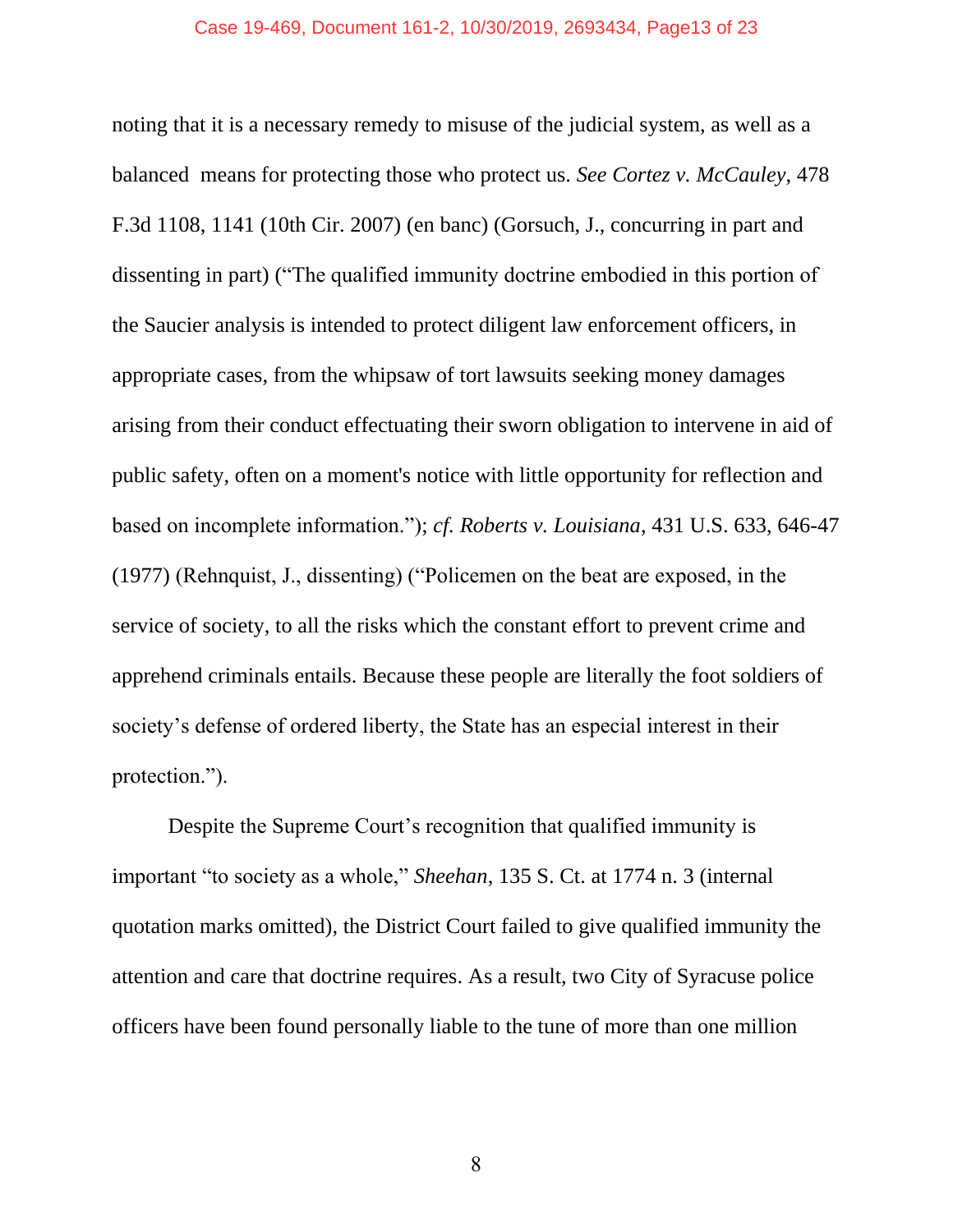dollars. "That equates to about 20 years of after—tax income for the officers, not to mention the harm to their careers." *Wesby*, 816 F.3d at 102.

The District Court all but ignored these concerns in the present case, abusing its discretion when it refused to submit defendants' special interrogatories to the jury. The trial court compounded this very serious error by improperly permitting the jury to resolve defendants' entitlement to qualified immunity. In doing so, the court took the jury's duty as factfinder away from them, thereby tipping the scales of justice against Defendants such that the resulting verdict can only be characterized as a clear miscarriage of justice.

#### **THE DISTRICT COURT'S REFUSAL TO PROVIDE THE JURY WITH SPECIAL INTERROGATORIES IN ORDER TO RESOLVE DISPUTED ISSUES OF FACT, AS WELL AS THE DISTRICT COURT'S DECISION TO ALLOW THE JURY TO RESOLVE THE ULTIMATE LEGAL QUESTION IS A CLEAR ABUSE OF DISCRETION REQUIRING REVERSAL**

Qualified immunity is appropriate where "(1) [an officer's] conduct does not violate clearly established statutory or constitutional rights of which a reasonable person would have known, or (2) it was 'objectively reasonable' for [the officer's] to believe that his actions were lawful at the time of the challenged act." *Jenkins v. City of New York*, 478 F.3d 76, 87 (2d Cir. 2007). The former inquiry, "is a question of law," *Kerman v. City of New York*, 374 F.3d 93, 108 (2d Cir. 2004), while the latter "is a mixed question of law and fact," *id.* ("A contention that—notwithstanding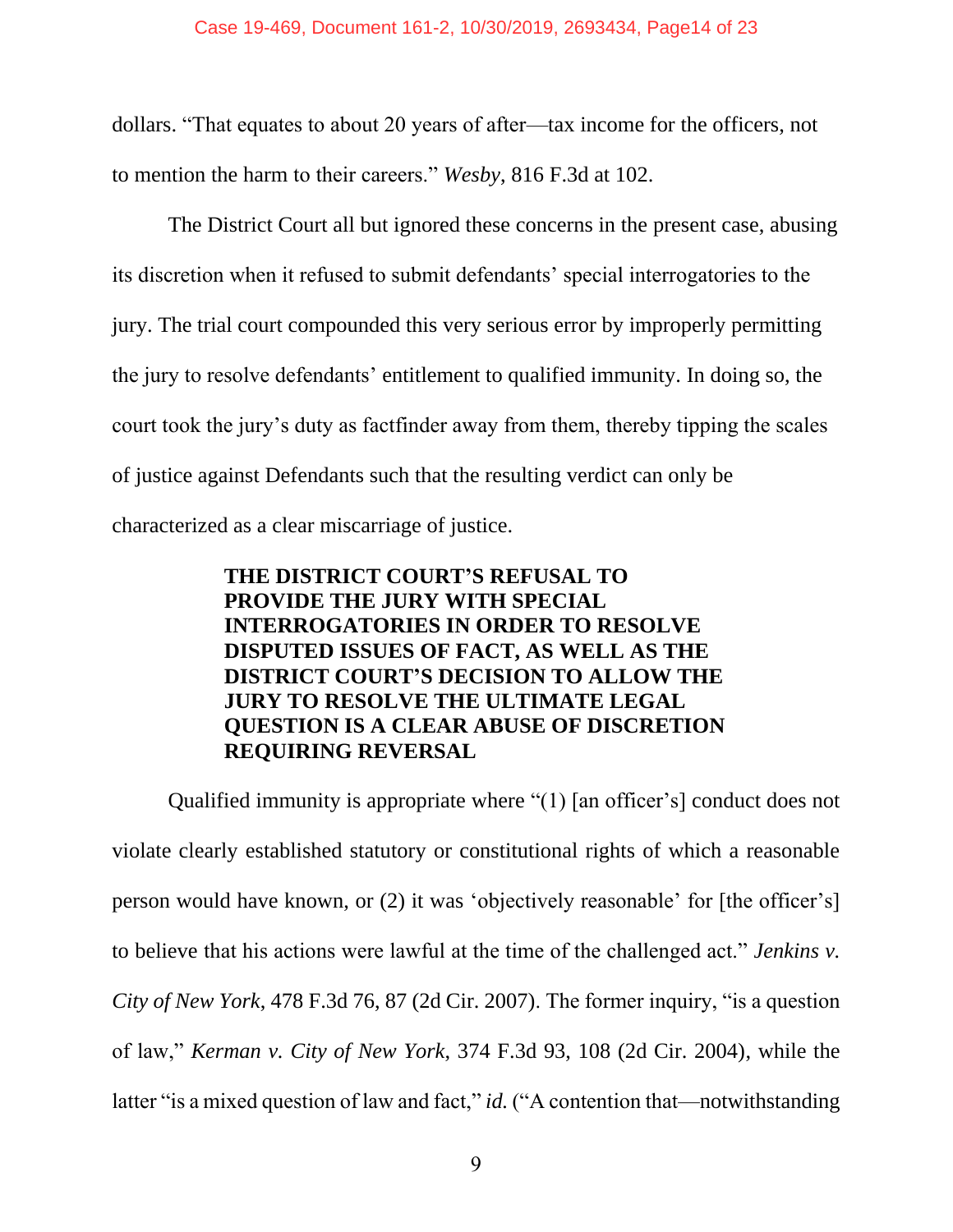#### Case 19-469, Document 161-2, 10/30/2019, 2693434, Page15 of 23

a clear delineation of the rights and duties of the respective parties at the time of the acts complained of—it was objectively reasonable for the official to believe that his acts did not violate those rights 'has its principal focus on the particular facts of the case.' " (quoting *Hurlman v. Rice*, 927 F.2d 74, 78-79 (2d Cir. 1991)).

"Although a conclusion that the defendant official's conduct was objectively reasonable as a matter of law may be appropriate where there is no dispute as to the material historical facts, if there is such a dispute, *the factual questions must be resolved by the factfinder*[.]"*Kerman*, 374 F.3d at 108 (emphasis added) (internal citations omitted). After disputed factual issues have been resolved, the trial court must then resolve the legal question of qualified immunity.

This proposition has been repeated frequently by the Second Circuit. *See Warren v. Dwyer*, 906 F.2d 70, 76 (2d Cir. 1990) (noting that qualified immunity is "a question of law better left for the court to decide."); *see also Jackson v. City of New York*, 606 F. App'x 618, 620 n.2 (2d Cir. 2015); *Harris v. O'Hare*, 770 F.3d 224, 239 (2d Cir. 2014), as amended (Nov. 24, 2014); *Cowan ex rel. Estate of Cooper v. Breen*, 352 F.3d 756, 761 (2d Cir. 2003); *Wilkinson ex rel. Wilkinson v. Russell*, 182 F.3d 89, 103 (2d Cir. 1999); *Lennon v. Miller*, 66 F.3d 416, 421 (2d Cir. 1995). As Circuit Judge Winter stated in his dissent on other grounds:

> "This issue seems preeminently a matter for the court rather than for the jury. It is in essence a legal decision whether, on the basis of the law as it existed at the time of the particular incident, the lawfulness of the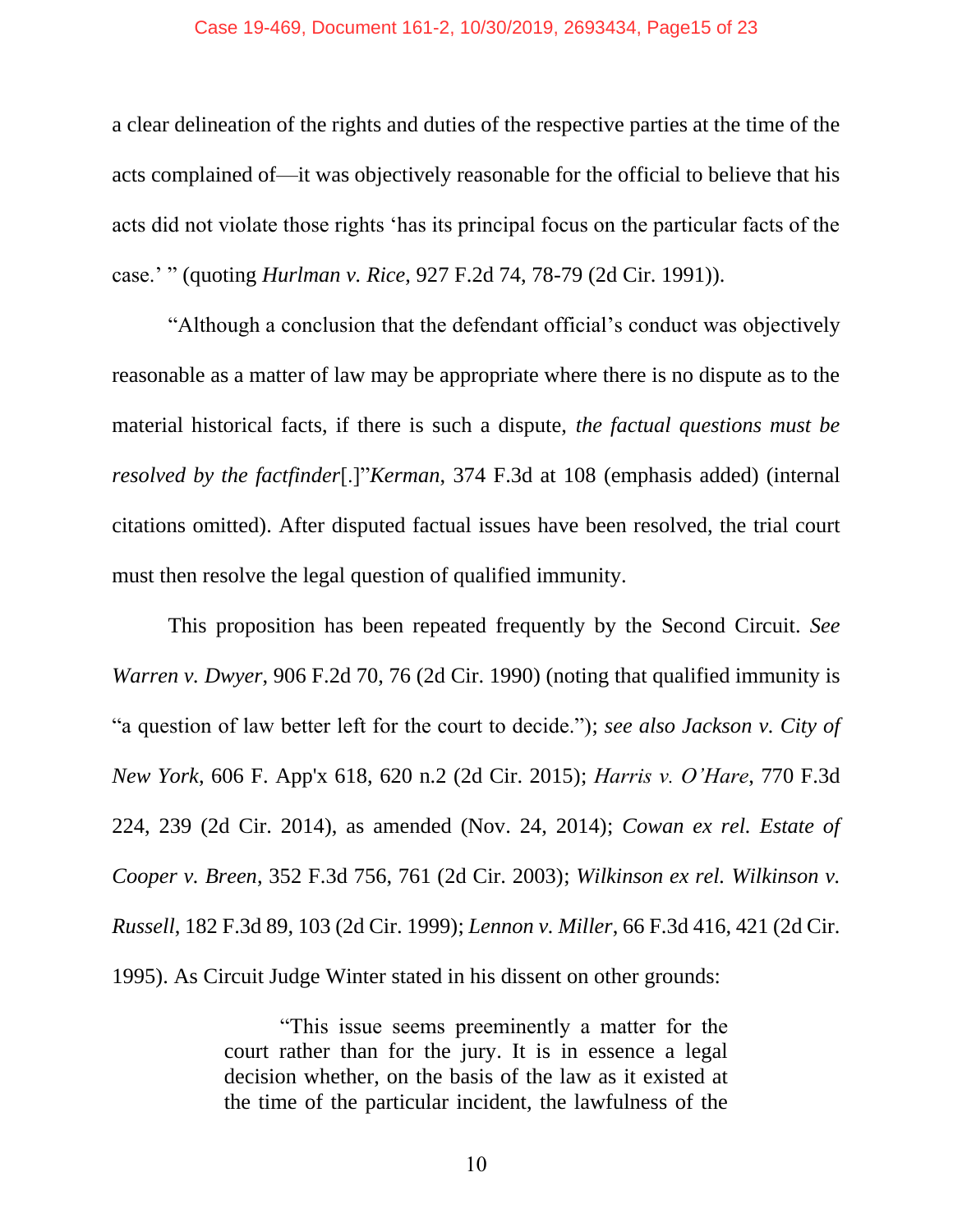officer's conduct was reasonably clear or was a matter of doubt. *Juries are hardly suited to make decisions that require an analysis of legal concepts* and an understanding of the inevitable variability in the application of highly generalized legal principles. Moreover, such an analysis would seem to invite each jury to speculate on the predictability of its own verdict.

A major difficulty, of course, is that the court ruling on the qualified immunity issue must know what the facts were that the officer faced or perceived, and the finding of those facts appears to be a matter for the jury. This is the factual overlap referred to above, presumably to be handled by the framing of special interrogatories.

*Warren v. Dwyer*, 906 F.2d at 77 (emphasis added).

In situations where the parties dispute the facts faced or perceived by the officer, then a court is "wise" to submit the key factual disputes to the jury for resolution. *Stephenson v. Doe*, 332 F.3d 68, 81 n.19 (2d Cir. 2003); *see also Taravella v. Town of Wolcott*, 599 F.3d 129, 135 (2d Cir. 2010) (noting that qualified immunity presents "a mixed question of law and fact," and "[a]lthough a conclusion . . . as a matter of law may be appropriate where there is no dispute as to the material historical facts, if there is such a dispute, *the factual question must be resolved by the factfinder*" (emphasis added) (internal quotation marks omitted)); *Zellner v. Summerlin*, 494 F.3d 344, 368 (2d Cir. 2007) ("To the extent that a particular finding of fact is essential to a determination by the court that the defendant is entitled to qualified immunity, it is the responsibility of the defendant to request that the jury be asked the pertinent question[.]")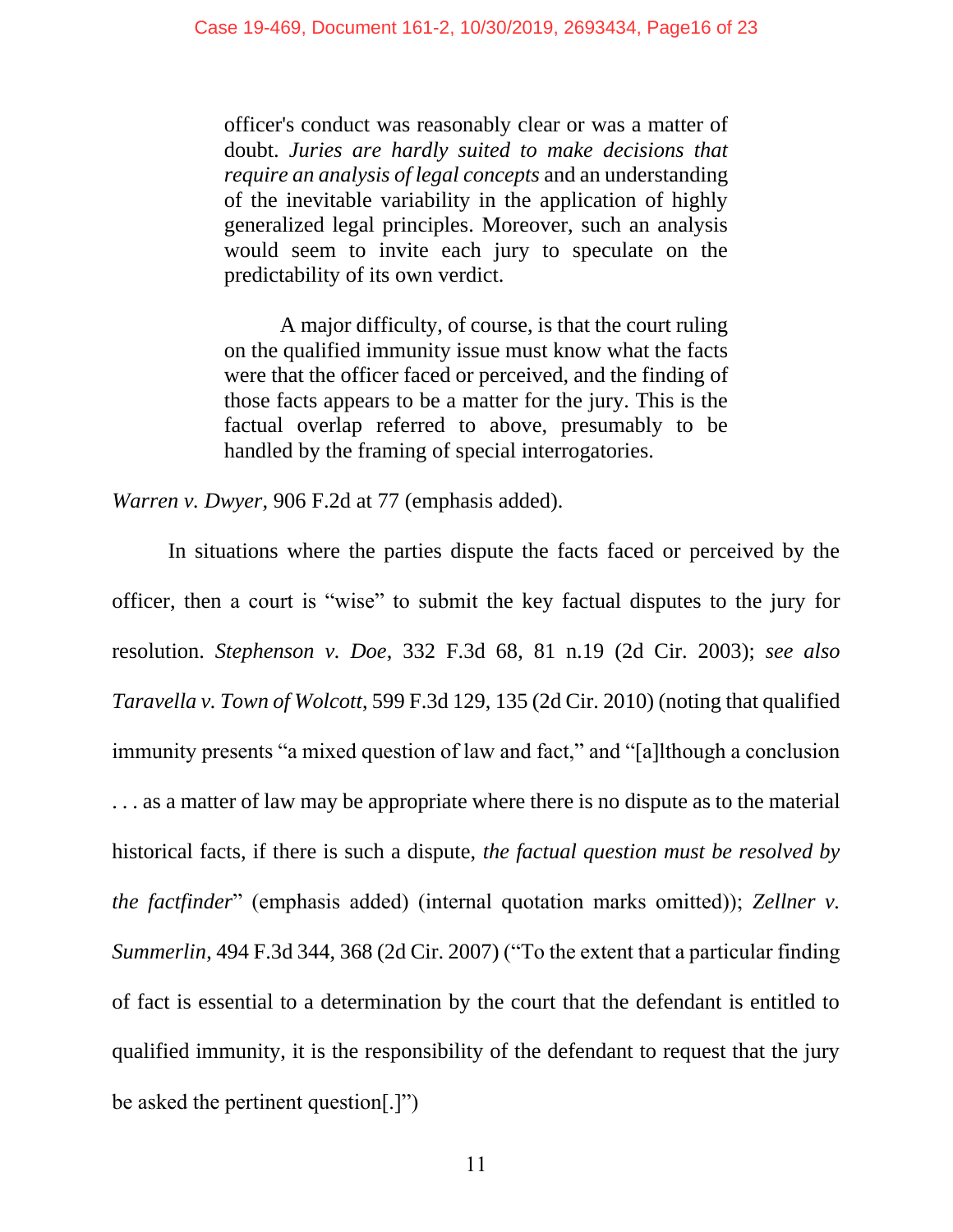Although the Second Circuit has recognized that the use of special interrogatories are generally a matter for the judge's discretion, *Stephenson*, 332 F.3d at 81 n.19 (citing. *Romano v. Howarth*, 998 F.2d 101, 104 (2d Cir. 1993)), at least one other court has indicated that "[i]n a proper case, the use of special jury interrogatories going to the qualified immunity defense is not discretionary with the court, *Johnson v. Breeden*, 280 F.3d 1308, 1318 (11th Cir. 2002). This is because "a public official who is put to trial *is entitled to have the true facts underlying his qualified immunity defense decided*[.]" *Id.* (emphasis added) (quoting *Cottrell v. Caldwell*, 85 F.3d 1480, 1488 (11th Cir. 1996)); *see Willingham v. Loughnan*, 261 F.3d 1178, 1184 n. 9 (11th Cir. 2001) ("[W]hen the question of qualified immunity turns on specific questions of fact, the use of special interrogatories can be very helpful to a judge in determining the legal question of whether qualified immunity applies.").

Here, the question of qualified immunity was resolved entirely depending upon which version of the disputed facts was accepted. Yet, the District Court casually and improperly refused defendants' appropriate request to submit thirtythree special interrogatories to the jury. These precise and pointed special interrogatories, which would have resolved the version of facts accepted by the jury without inviting the jury to speculate on the predictability of the verdict, included the following, by way of example:

12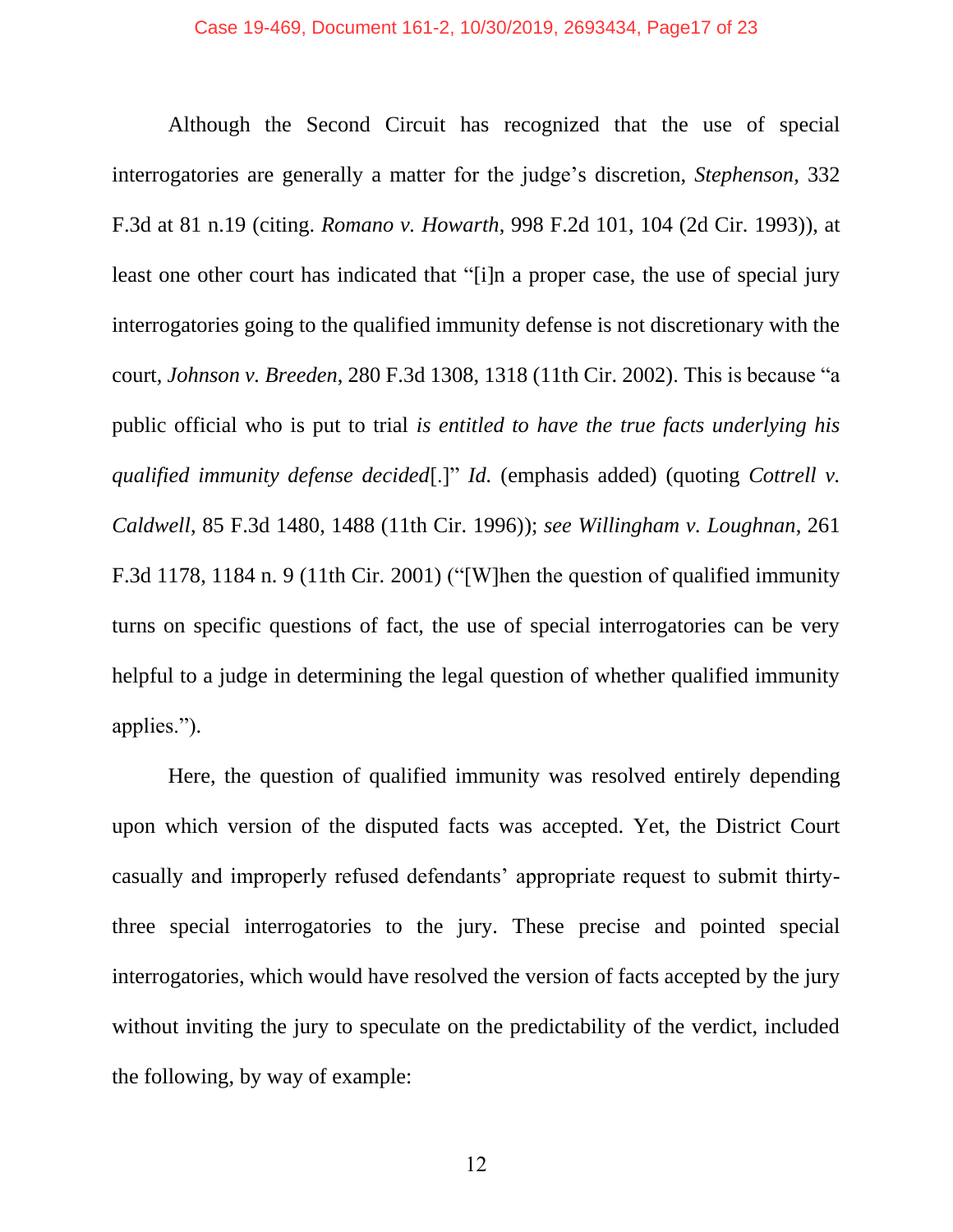[¶ 2] Did the Defendant Damon Lockett establish, by a preponderance of the evidence, that on June 28, 2014, he reasonably perceived and believed that Plaintiffs Alonzo Grant and Stephanie Grant were arguing loudly inside their home?

[¶ 3] Did the Defendant Damon Lockett establish, by a preponderance of the evidence, that on June 28, 2014, he reasonably perceived and believed that Alonzo Grant was extremely upset and/or agitated?

[¶ 4] Did the Defendant Damon Lockett establish, by a preponderance of the evidence, that on June 28, 2014, he reasonably perceived and believed that Alonzo Grant was gesturing aggressively with his arms toward Stephanie Grant?

[¶ 5] Did the Defendant Damon Lockett establish, by a preponderance of the evidence, that on June 28, 2014, he reasonably perceived and believed that Alonzo Grant punched or shoved the front door open, causing it to slam against the railing of the front porch?

[¶ 6] Did the Defendant Damon Lockett establish, by a preponderance of the evidence, that on June 28, 2014, he reasonably perceived and believed that Plaintiff Alonzo Grant was refusing to allow Officer Lockett to handcuff him?

Defendants were entitled to have these factual disputes decided by the jury *Johnson*,

280 F.3d at 1318; *see also Oliveira v. Mayer*, 23 F.3d 642, 650 (2d Cir. 1994) ("The

District Court should have let the jury (a) resolve these factual disputes and (b) based

on its findings, decide whether it was objectively reasonable for the defendants to

believe that they were acting within the bounds of the law when they detained the

plaintiffs.").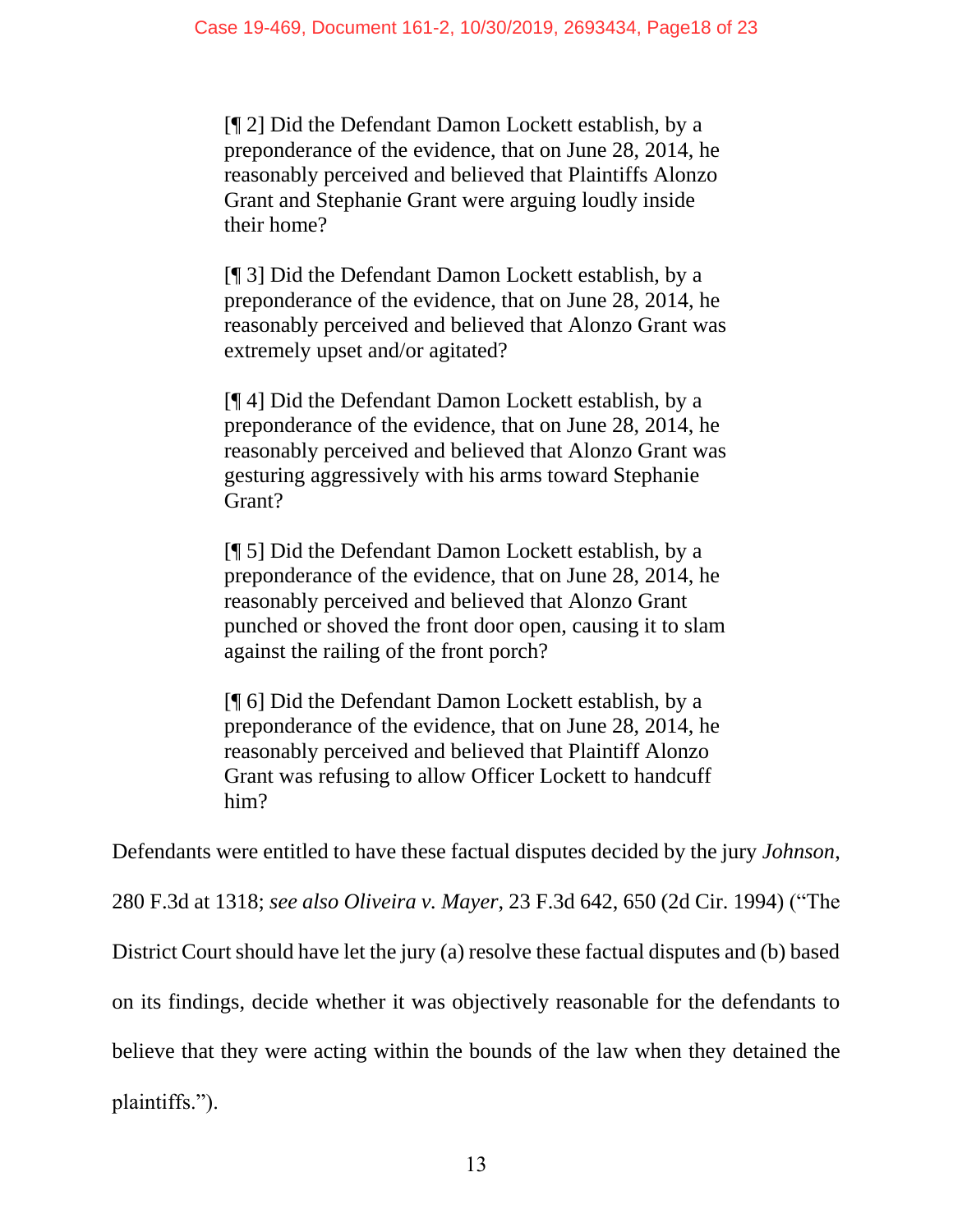Ultimately, the district court's failure to submit special interrogatories to the jury—which would have resolved the factual disputes that are overlapping between the substantive claims against a police officer and qualified immunity issues infringed on Officers Lockett and Montalto's "Seventh Amendment right to have the facts found by a jury." *Kerman*, 374 F.3d at 117; *see LaLonde v. Cty. of Riverside*, 204 F.3d 947, 963 (9th Cir. 2000); *Thompson v. Mahre*, 110 F.3d 716, 719 (9th Cir. 1997) ("Thus, where there is a genuine issue of fact on a substantive issue of qualified immunity, ordinarily the controlling principles of summary judgment and, if there is a jury demand and a material issue of fact, the Seventh Amendment, require submission to a jury"); *St. Hilaire v. City of Laconia*, 71 F.3d 20, 24 (1st Cir. 1995) (collecting cases).

The District Court's failure to provide the jury with special interrogatories was in and of itself a serious error, but the District Court went even further, simply disregarded its duty to resolve entitlement to qualified immunity, and allowing the jury to resolve "[t]he ultimate question." *Zellner*, 494 F.3d at 367. The jury was tasked with resolving the following questions:

- 15A. Did [Ofc. Lockett] prove by a preponderance of the evidence that it was objectively reasonable for him to believe that his actions were not violating [Mr. Grant]'s right to be free from excessive force?
- 15B. Did [Ofc. Lockett] prove by a preponderance of the evidence that it was objectively reasonable for him to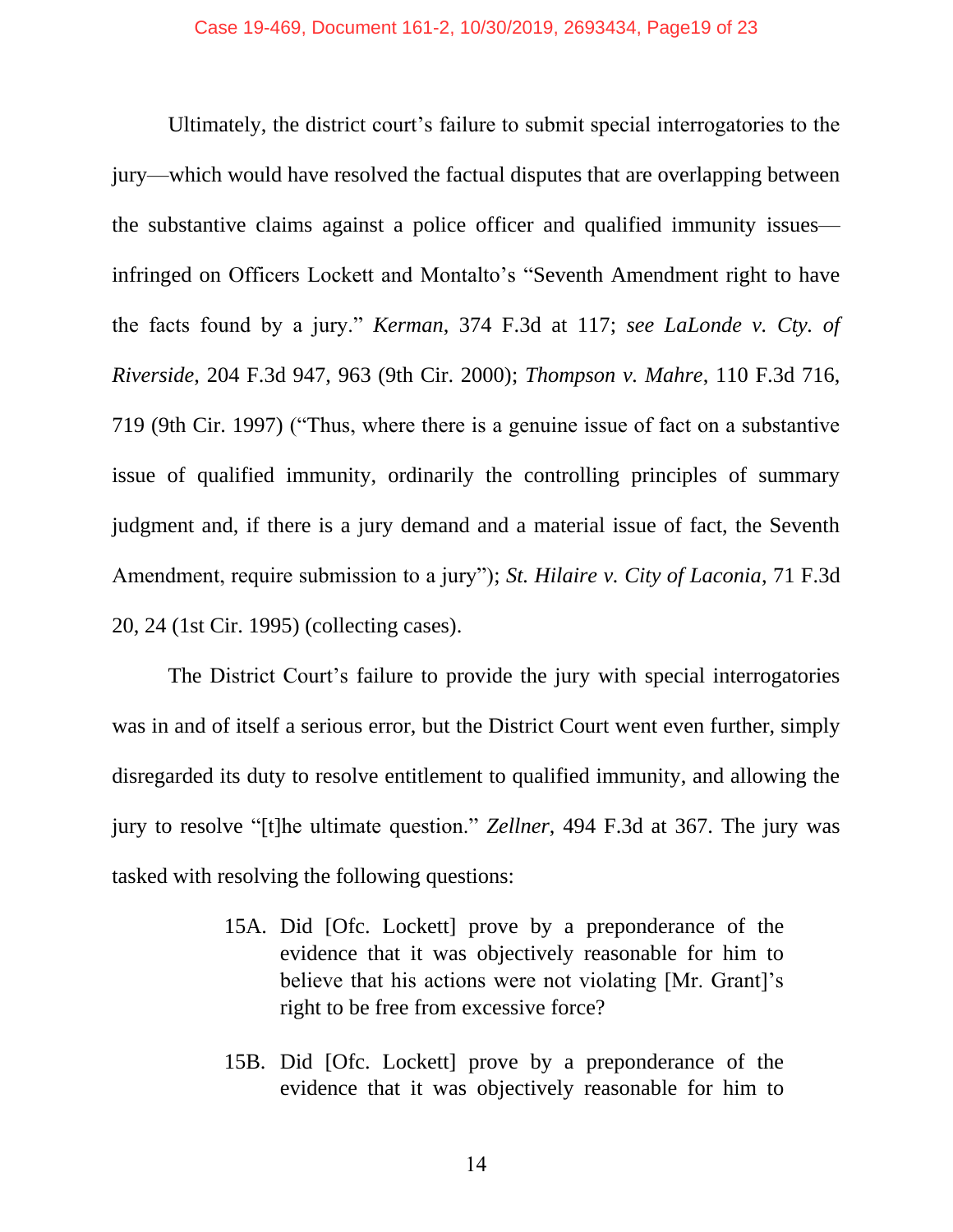believe that his actions were not violating [Mr. Grant]'s right to be free from false arrest?

- 16A. Did [Ofc. Montalto] prove by a preponderance of the evidence that it was objectively reasonable for him to believe that his actions were not violating [Mr. Grant]'s right to be free from excessive force?
- 16B. Did [Ofc. Montalto] prove by a preponderance of the evidence that it was objectively reasonable for him to believe that his actions were not violating [Mr. Grant]'s right to be free from false arrest?

The court's submission of qualified immunity to the jury for resolution was inappropriate. Even with the cursory instruction it received from the court, the jury was hardly suited to make a decision on qualified immunity; a determination that "required an analysis of legal concepts and an understanding of the inevitable variability in the application of highly generalized legal principles." *Warren v Dwyer*, 906 F.2d at 77; *see Simmons v. Bradshaw*, 879 F.3d 1157, 1166 (11th Cir. 2018) ("[I]t is not the province of the jury to decide a defendant's entitlement to qualified immunity.")

Because the jury must decide what facts an officer faced or perceived when the parties dispute the facts, the trial court's refusal to utilize special interrogatories was a clear abuse of its discretion, resulting in an egregious violation of the officers' Seventh Amendment rights. Likewise, the court clearly abused its discretion when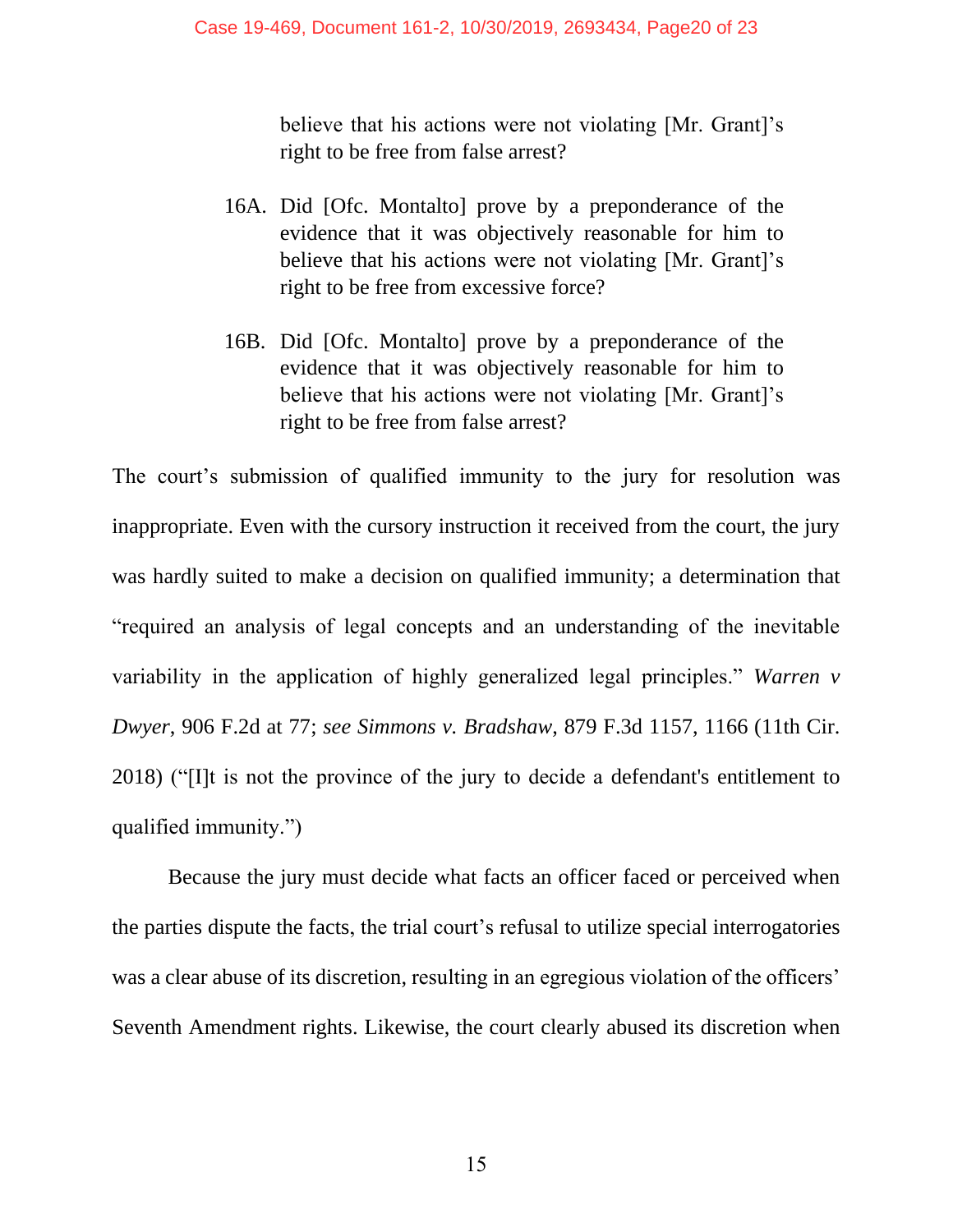it abdicated its duty to resolve Officers Lockett and Montalto's entitlement to qualified immunity to the jury.

#### **CONCLUSION**

Qualified immunity remains a necessary constitutional protection against the cost, time and vexation that unnecessary trials impose upon officers. The correct application of the doctrine is required and its need cannot be overstated. The doctrine allows law enforcement officers to act in good faith without having to worry that factfinders remote in time from the incident will later second-guess decisions made in the pressures and uncertainties of the moment and conclude that they would have preferred a different course of action. A police officer's effective and safe discharge of his or her duties often depends on the ability to take reasonable steps to exert control of an arrest situation "with independence and without fear of consequences." *Harlow*, 457 U.S. at 819. Accordingly, qualified immunity serves a critically important function for law enforcement.

The District Court's abuse of its discretion, however, undermined the protections of qualified immunity. Accordingly, *amicus curiae* respectfully urges that the judgment of the trial court be reversed.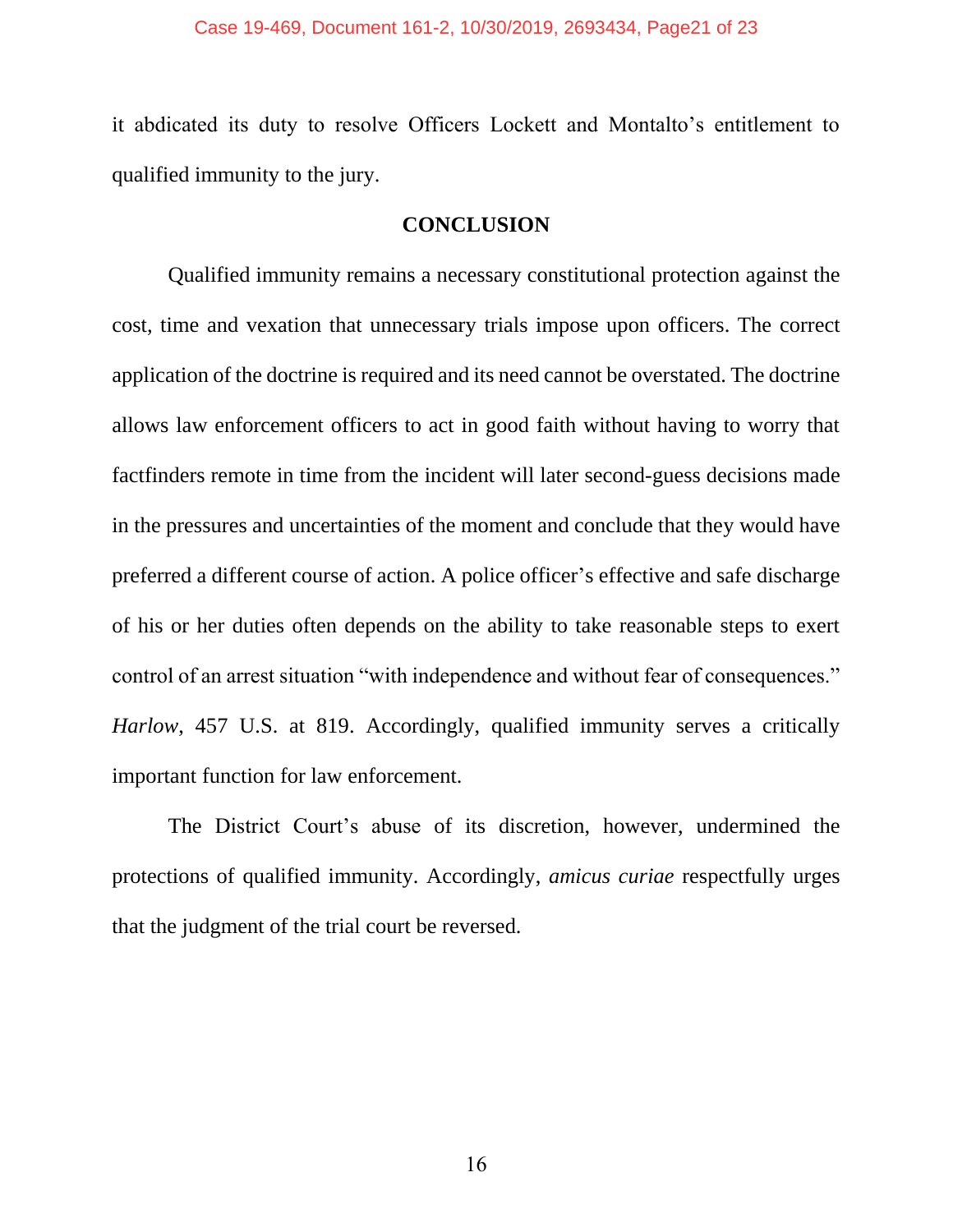Respectfully submitted,

Dated: October 30, 2019 National Association of Police Organizations, Inc.

> s/William J. Johnson William J. Johnson, Esq., CAE Executive Director 317 S. Patrick Street Alexandria, Virginia 22314 (703) 549-0775 office (202) 316-3778 cell bjohnson@napo.org *Counsel for Amicus Curiae National Association of Police Organizations*